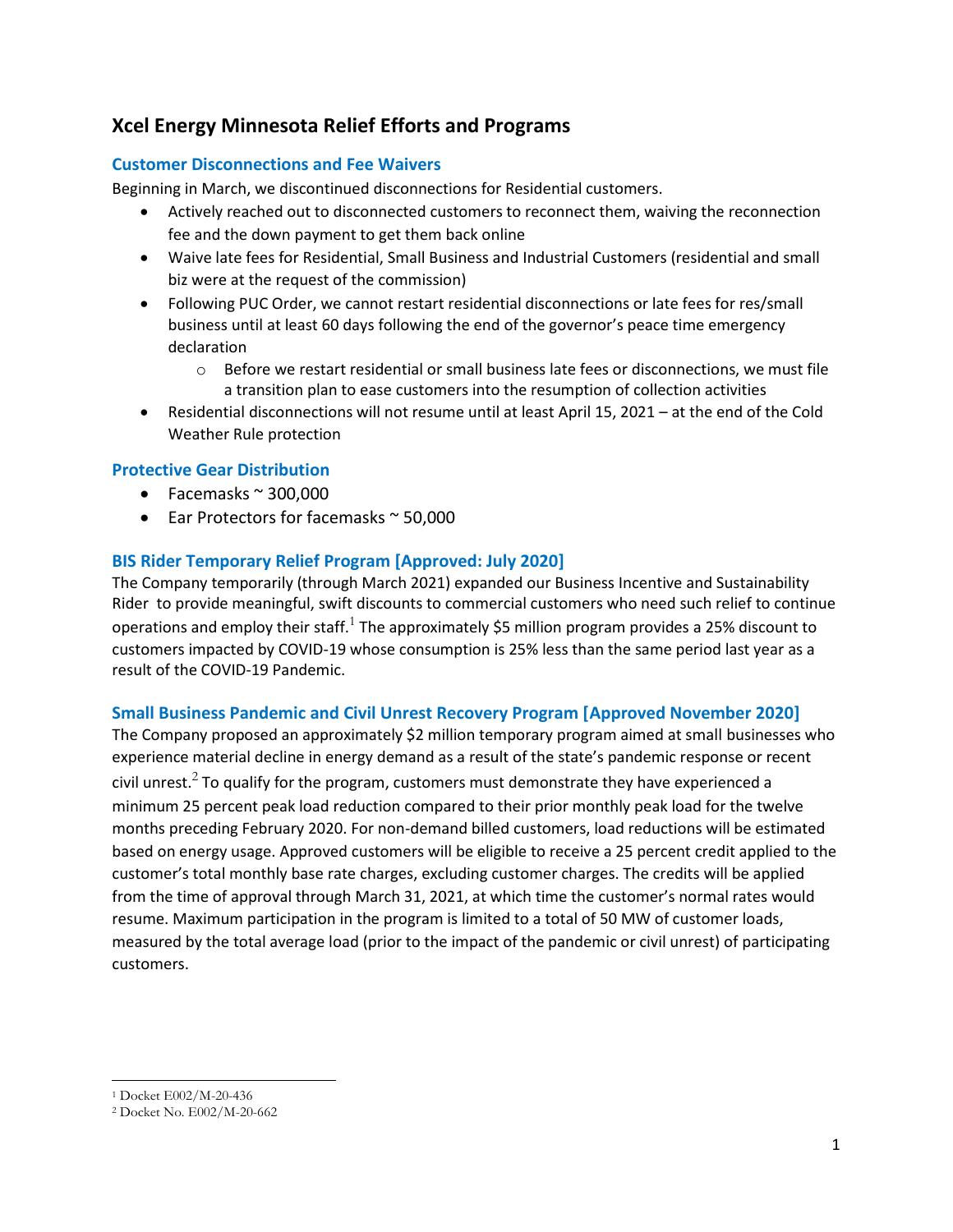# **Energy Efficiency**

# **Double energy efficiency rebates for businesses impacted by civil unrest**

Offering up to double rebates for businesses impacted by the events of civil unrest this summer. We have almost 50 projects enrolled across Minneapolis & St Paul. Program application deadline extended to July 1, 2021.

- About 1/3 are enrolled in Energy Efficient Buildings and the rest Turn Key.
- About two-thirds of the projects are in Minneapolis.
- Working with community organizations to help get the word out like CERTS, Lake Street Council, Midway Chamber and will begin reaching out to community organization
- Presented at the annual CERTS meeting and Twin Cities Community Rebuilding Coalition [\(https://www.tccrc.org/\)](https://www.tccrc.org/)

# **Increased Low Income Energy Efficiency Spend [Proposed]**

We have proposed to spend twice the minimum statutory requirement on our electric and natural gas low-income Conservation Improvement Programs (CIP), or approximately an additional \$6 million for electric programs and \$3 million for gas programs. This incremental funding could allow our partners who provide low-income services to increase staff to reach even more of our customers and help address health and safety issues in the home like vermiculite (asbestos) removal. Increasing energy efficiency activity during the economic slowdown will contribute to lower bills for all customers and create opportunities for customers to replace inoperative or inefficient equipment. Based on estimates from the Midwest Energy Efficiency Alliance, these investments could indirectly support over 2,700 jobs.

### **LED Bulbs Distribution at Local Food Shelves**

Throughout 2020 we distributed 1.5 million LED bulbs to be distributed at Second Harvest Heartland Food Shelves and their affiliates. Each recipient receives a 4-pack of bulbs with an estimated savings of \$20 each year on their electric bill.

# **CEE Partnership for Enhanced Energy Efficiency in Rental Properties & Workforce Development [Notice given, likely filed in CIP in December]**

The Company is working with CEE on a proposal of up to \$6 million to specifically focus on designated Green Zones in Minneapolis, Areas of Concentrated Poverty (ACP 50) zones of St. Paul, and the areas directly impacted by the recent civil unrest. The proposal has two different focus areas: (1) a Rental Energy Efficiency Pilot and (2) an Energy Efficiency Workforce Development Pilot. We describe both below.

The Rental Energy Efficiency Pilot is an enhanced energy efficiency offering that aims to make significant energy efficiency investments in rental properties that will Focus on comprehensive weatherization project scopes including lighting, water efficiency, envelope, and mechanical systems. The Pilot will also address health and safety measures related to energy efficiency work scopes (pre-weatherization) are included: ventilation, combustion safety, electrical wiring updates, asbestos remediation, and additional pre-weatherization measures as allowed by DER. Additionally, 0% financing will be available to provide first-dollar costs to property owner when needed. Our recommended pilot program is meant to address the specific goals around equity raised by partners in Minneapolis and Saint Paul the past few years, while navigating program barriers like income qualification.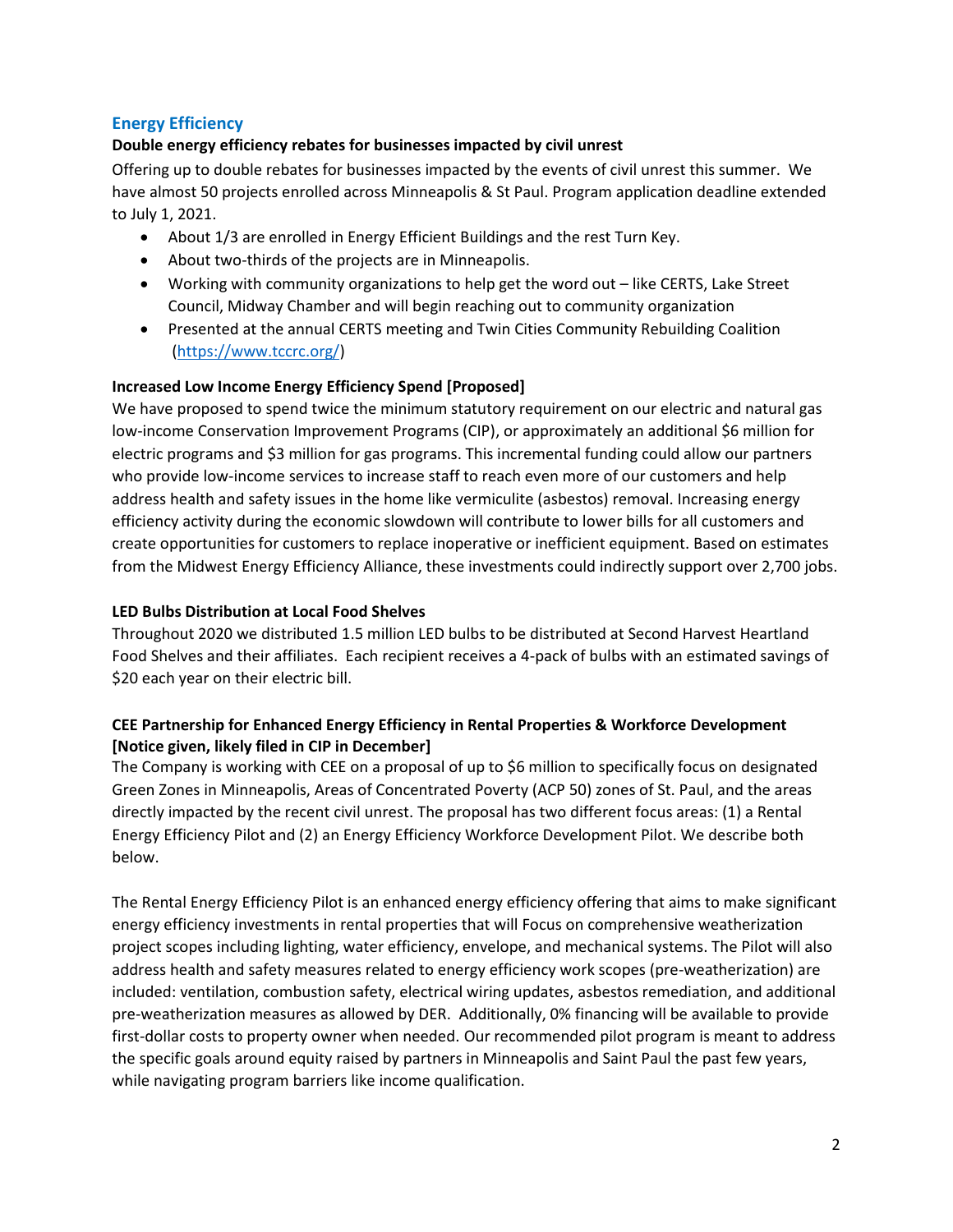The Energy Efficiency Workforce Development Pilot proposes to work with community partners to develop a more diverse and equitable energy efficiency workforce. Specifically, CEE will establish a training program for paid apprenticeship positions with particular attention on hiring women and racial minorities, and priority given to applicants residing in Minneapolis's Green Zones and St. Paul's Area of Concentrated Poverty. At the end of their term, apprentices will be placed with existing insulation companies or could receive assistance in starting their own insulation company.

#### **Workforce and Training Development Program [Proposed]**

First, we propose to issue a Request for Proposals (RFP) for workforce and skills training and development programs targeted to development of the necessary skills for minority and women to enter apprentice programs targeted for the utility industry and building trades. While the details are still under development, we propose to issue a total of up to \$4 million toward the winning bid(s) with the goal of offering training opportunities to under-served communities for energy-related careers. We are currently conducting outreach and listening session with organizations within the community that provide workforce training or have workforce training programs to learn about their programs and get feedback on critical design elements to include in the RFP.

#### **Corporate Donations – Relief and Recovery Focused**

#### **Student Learning Pod Donation**

Xcel Energy along with several other Twin Cities corporations (Andersen Windows, Securian Corporation, and US Bank) collectively donated \$1 million (\$300,000 from Xcel Energy) to help fund distance learning support for Black and minority students at 'learning pods' through the North Star Network, an initiative of the African American Community Response Team and Summit Academy.<sup>3</sup> The learning pods are expected to serve several hundred students this year and will be located at local churches and community centers and have tutoring, and other support to make distance learning more effective. The learning pods will include Chromebooks, Internet access, and instruction. In addition, free meals, outdoor activities, enrichment experiences and mental health support will be provided to supplement study time.

#### **Renewable Initiatives**

#### **Solar\*Rewards Expansion [Proposed]**

We propose extending our Solar\*Rewards program to businesses who had structural damage or other impacts from the recent civil unrest. This would allow these customers to more affordably consider solar energy as part of their rebuilding efforts.

Today, a portion of Solar\*Rewards program funding is dedicated to qualifying multi-family/nonprofit/government customers serving primarily low-income customers.<sup>4</sup> We propose to extend the Solar\*Rewards income-qualified incentives to commercial electric customers who are making repairs and purchases as a result of civil-unrest damage, or who explain and attest to significant business

<sup>3</sup> Learning pods are currently located at the Broadway YMCA, the Blaisdell YMCA, and Best Academy and there are plans to expand to more locations including St. Paul.

<sup>4</sup> These customers are eligible for 10-year production incentives of \$0.06 per kWh and up-front incentives of \$1 per watt that allows customers to buy down the cost of onsite solar systems. As an example, for a 40 kW (DC) system, this would amount to \$40,000 towards a system, plus around \$3,000 in annual incentives.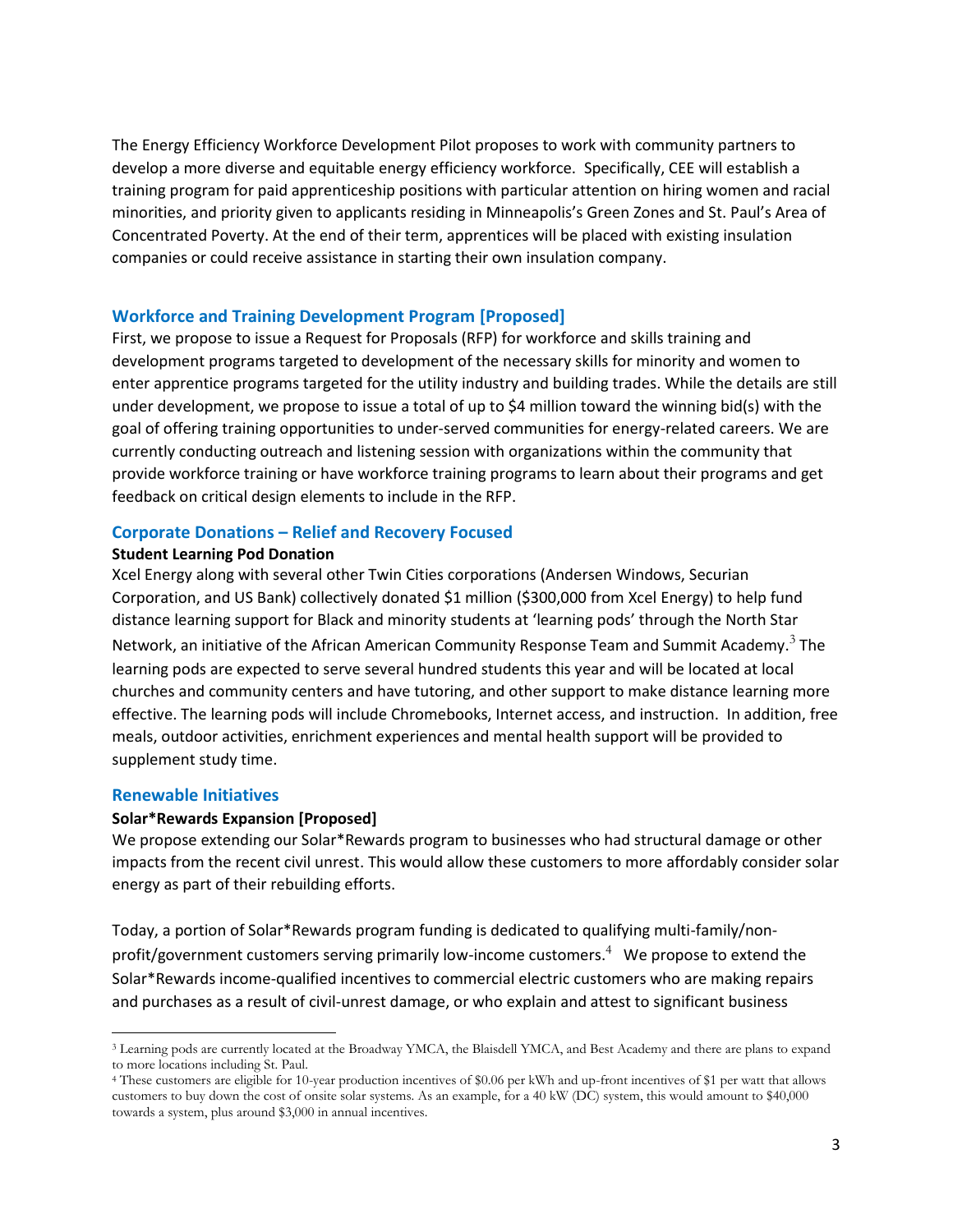impacts of more than \$50,000 due to the widespread acts of property damage and subsequent business impacts in portions of the Twin Cities area in May and June 2020.

As this extension would be considered a program modification, we would propose to the Department of Commerce to extend eligibility to these customers through June 2021. As part of our request, we would also propose that funds to the expanded eligibility group of impacted commercial customers would not count toward our income-qualified Solar\*Rewards carve-out, so that there is no adverse effect to the current program population.<sup>5</sup> Finally, we note we will earmark any unspent Solar\*Rewards 2020 funds (those 2020 funds not allocated by December 31, 2020) specifically toward rebates that fall under the impacted commercial customer program extension criteria – allowing impacted customers additional time to apply for funding; any rollover funds not allocated to qualifying civil unrest projects by June 2021 would be released to all other Solar\*Rewards participants as part of the 2021 program year.

To-date, the Company has allocated 70 percent of our 2020 Solar\*Rewards budget. That leaves approximately \$4 million for onsite solar projects through the end of the year.<sup>6</sup> We expect approximately \$3 million of the remaining 2020 budget to be allocated, which would leave approximately \$1 million available to civil unrest impacted commercial customers. As an example, if the full \$1 million were fully utilized, that would incentivize about thirty 20 kW systems or fifteen 40 kW systems that otherwise might have a difficult time finding the financial resources to add solar to their building.

# **Low-Income Rooftop Solar [Proposed]**

We propose a \$3 million residential rooftop solar pilot program opportunity specifically for low-income customers, where the Company will own the solar installations, retain the resulting Solar Renewable Energy Credits (RECs) associated with the generation, and provide participants a monthly incentive for use of their roof space.

Besides lowering bills for participants, the pilot would engage around 20-30 individuals to install the rooftop systems on a part-time or as-needed basis. We believe this pilot can be an important part of a solution to address the Commission's concerns about accessibility of the community solar garden program and other solar generation resources to low-income customers.

While we are still working through the details of this program, we recognize the importance of community involvement in this process and want to be sure we direct these benefits to our underserved communities. Accordingly, we are still working through program design and potential locations with community organizations and stakeholders like Energy Cents Coalition (ECC) and anticipate a filing requesting approval of the program in mid-2021.

#### **Sherco Solar [Proposed]**

We are proposing to develop solar photovoltaic (PV) capacity and an integrated battery energy storage unit at our Sherco site in Becker, Minnesota. Given the increasing delays and interconnection costs we are seeing in the MISO queue process, we propose to avoid these complications by interconnecting the

<sup>5</sup> October 9, 2019 Commissioner of Commerce Decision, Docket No. E002/M-13-1015. A minimum of 10 percent allocation and a maximum of 20 percent allocation must be reserved for the income-qualified program.

 $<sup>6</sup>$  Available funding as of the start of October 2020.</sup>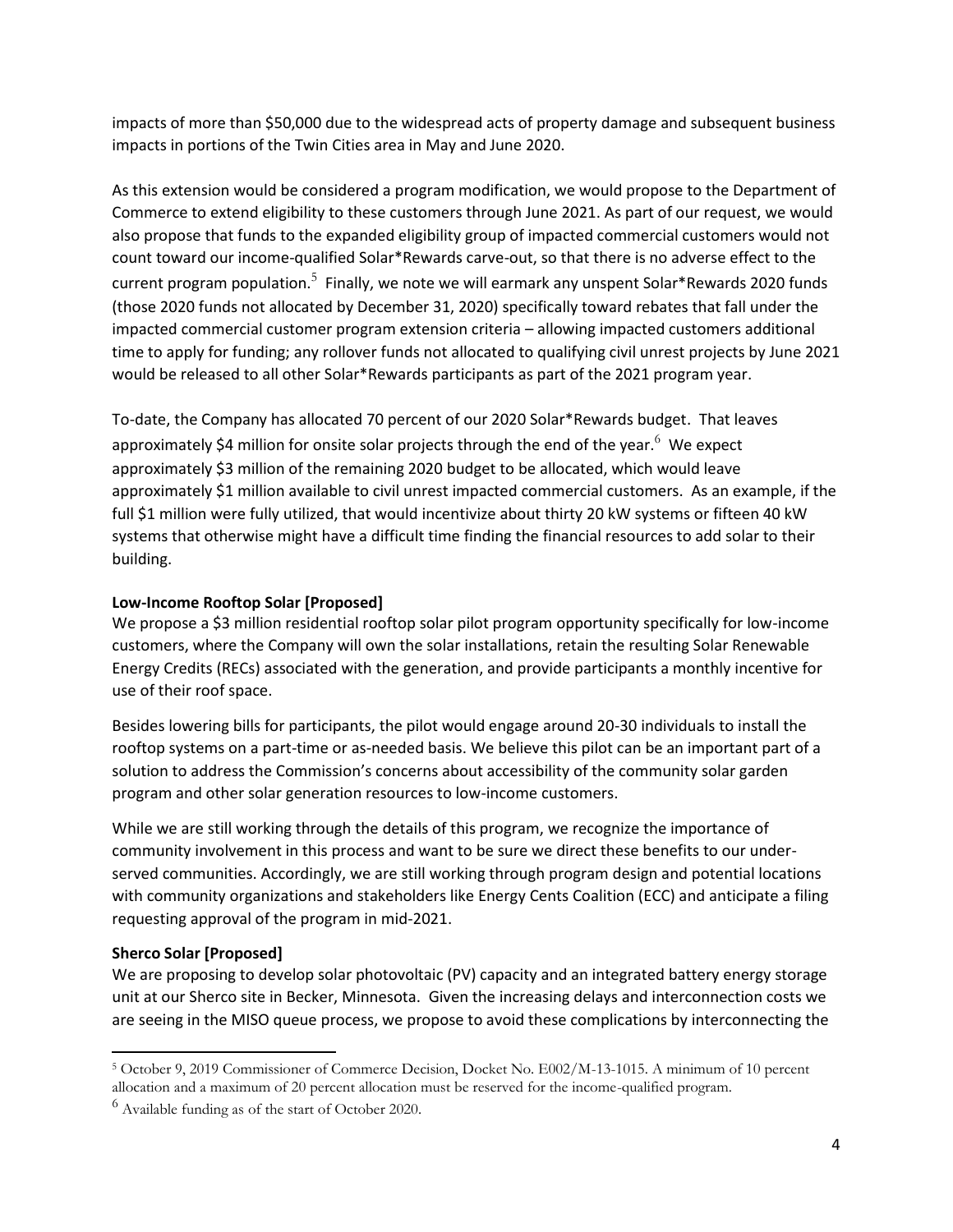solar PV at the Sherco substation to coincide with the retirement of Sherco Unit 2, which is scheduled for December 31, 2023. In addition to the solar array and battery storage unit, we also will need two three to four-mile 345 kV transmission lines to support the generation. Portions of the work required to complete the proposed project – such as land acquisition and transformer procurement – are already underway. Other tasks, including permit applications, could be started as early as early 2021 following field study work and conceptual design. Although the capacity proposed will not come online prior to the end of 2023, due to the time required for engineering design, site and route permitting, solar array equipment procurement and construction and commissioning, the necessary regulatory processes need to begin soon.

#### **Minneapolis Non-Wires Alternative Pilot Project [Proposed]**

As outlined in previous filings in this docket, we have been working with the City of Minneapolis to fulfill their desire for an NWA project located within the city. We are currently clarifying our pilot objectives, working with the City to refine their objectives, and developing a corresponding Project Proposal Template and scoring worksheet that we will use in partnership with City staff and community groups to identify and rank potential pilot project sites within the City.

The Project Proposal Template will outline potential technologies that will meet the Company's and the City's objectives, such as solar plus storage for increased resilience. The Template will also step City staff and the North and South Green Zone community groups through a process to identify and outline potential project locations and describe the specific benefits the project would bring to the community. For example, a community group might identify a specific building in the community where increased resiliency would help ensure safety and facilitate improved delivery of essential services or housing of essential goods during times of need. This template will help identify additional details and scope; however, we continue to expect our initial projection of an investment in the \$4 to \$8 million range would allow for a mix of technologies and opportunity for learning.

| <b>Step</b>                                   | <b>Timeframe</b> |
|-----------------------------------------------|------------------|
| Distribute Project Proposal template to North | Dec 1, 2020      |
| and South Green Zones and City Staff          |                  |
| Project Proposals Due to Xcel Energy          | Feb 28, 2021     |
| <b>Project Scoring/Selection</b>              | May 1, 2021      |
| Proposal filing submitted to the Commission   | July 1, 2021     |

We provide the expected timeline for this initiative below:

#### **Customer Payment Assistance**

#### **Residential Payment Plan Credit Program [Proposed]**

The Company submitted a \$17.5 million Payment Plan Credit Program proposal (Docket E002/M-20-760) aimed at residential customers with the largest past-due amounts. As proposed, the program would provide bill credits of up to 75 percent of a customer's liability. To incent customers to enter into a payment plan, they would receive an upfront 25 percent credit on their arrearage and the other 50 percent of their balance would be applied in equal monthly credits for the remaining period of the repayment plan (up to twelve months).